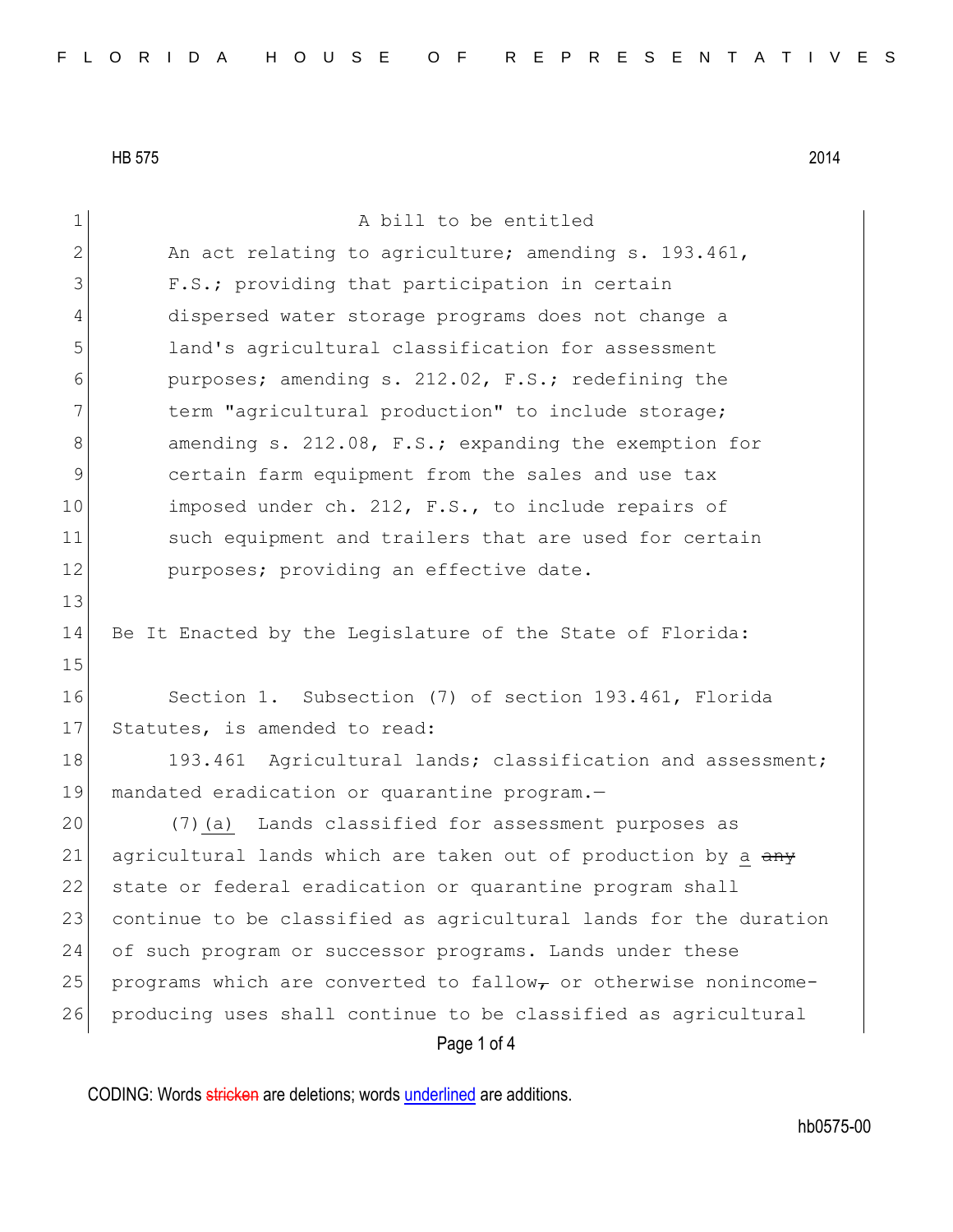27 lands and shall be assessed at a de minimis value of up to  $m\Theta$ 28 more than \$50 per acre, on a single year assessment methodology; however, lands converted to other income-producing agricultural uses permissible under such programs shall be assessed pursuant to this section. Land under a mandated eradication or quarantine program which is diverted from an agricultural to a nonagricultural use shall be assessed under s. 193.011.

 (b) Lands classified for assessment purposes as agricultural lands which participate in a dispersed water storage program pursuant to a contract with the Department of Environmental Protection or a water management district which requires flooding of land shall continue to be classified as agricultural lands for the duration of the inclusion of the 40 lands in such program or successor programs and shall be 41 assessed at a de minimis value, on a single year assessment 42 methodology.

43 Section 2. Subsection (32) of section 212.02, Florida 44 Statutes, is amended to read:

 212.02 Definitions.—The following terms and phrases when used in this chapter have the meanings ascribed to them in this section, except where the context clearly indicates a different 48 meaning:

Page 2 of 4 49 (32) "Agricultural production" means the production of 50 plants and animals useful to humans, including the preparation, 51 planting, cultivating,  $\Theta$  harvesting, or storage of these 52 products or any other practices necessary to accomplish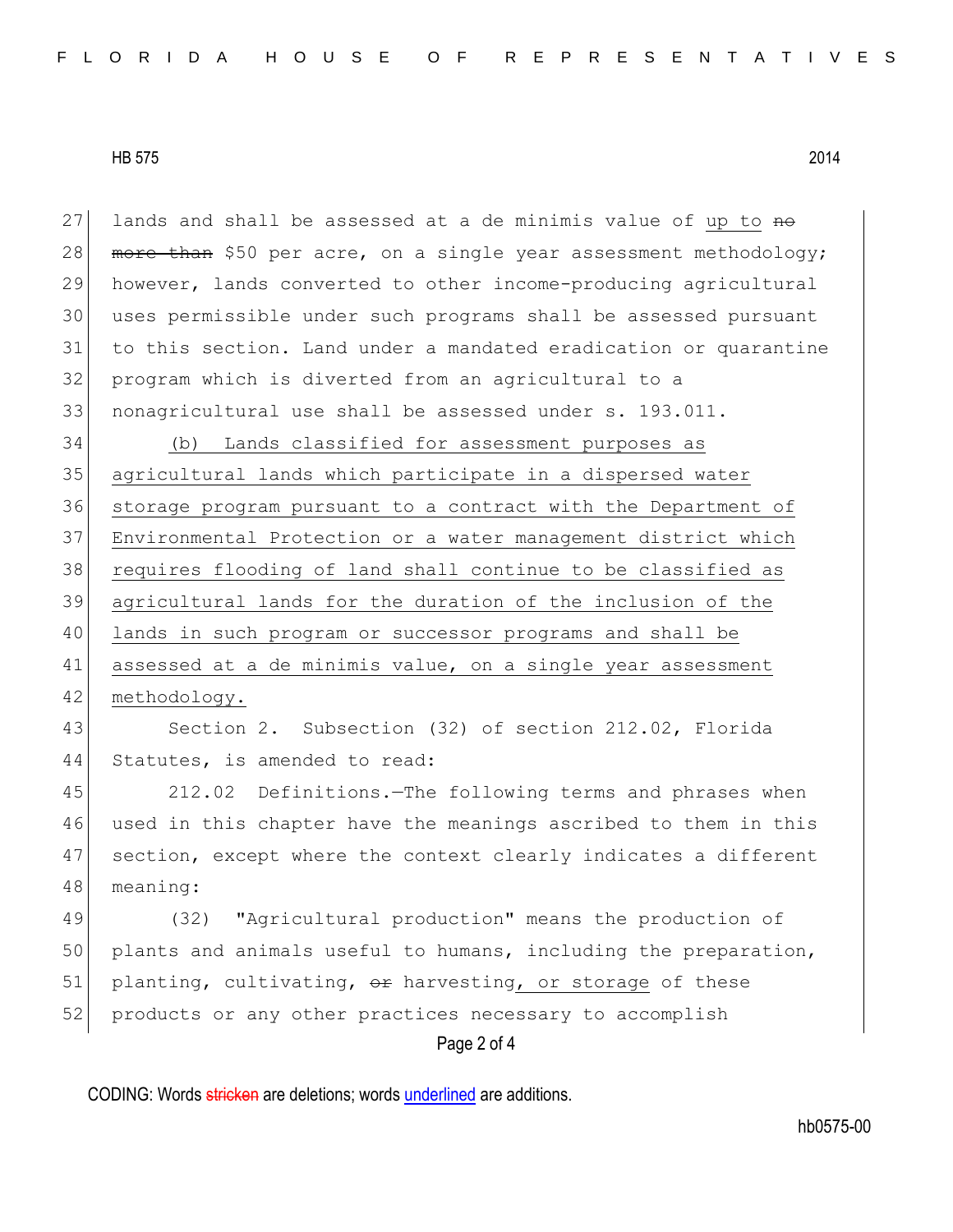53 production through the harvest and storage phase, and includes 54 aquaculture, horticulture, floriculture, viticulture, forestry, 55 dairy, livestock, poultry, bees, and any and all forms of farm 56 products and farm production.

57 Section 3. Subsection (3) of section 212.08, Florida 58 Statutes, is amended to read:

59 212.08 Sales, rental, use, consumption, distribution, and 60 storage tax; specified exemptions. The sale at retail, the 61 rental, the use, the consumption, the distribution, and the 62 storage to be used or consumed in this state of the following 63 are hereby specifically exempt from the tax imposed by this 64 chapter.

Page 3 of 4 65 (3) EXEMPTIONS; CERTAIN FARM EQUIPMENT.—There shall be no 66 tax on the sale, rental, lease, use, consumption, repair, or 67 storage for use in this state of power farm equipment and 68 irrigation equipment, including replacement parts and 69 accessories for such equipment, which are used exclusively on a 70 farm or in a forest in the agricultural production of crops or 71 products as produced by those agricultural industries included 72 in s. 570.02(1), or for fire prevention and suppression work 73 with respect to such crops or products. Trailers used in 74 agricultural production and the transportation of farm products 75 from the farm to the first point of sale are also exempt from 76 such tax. Harvesting may not be construed to include processing 77 activities. This exemption is not forfeited by moving farm 78 equipment between farms or forests. However, this exemption may